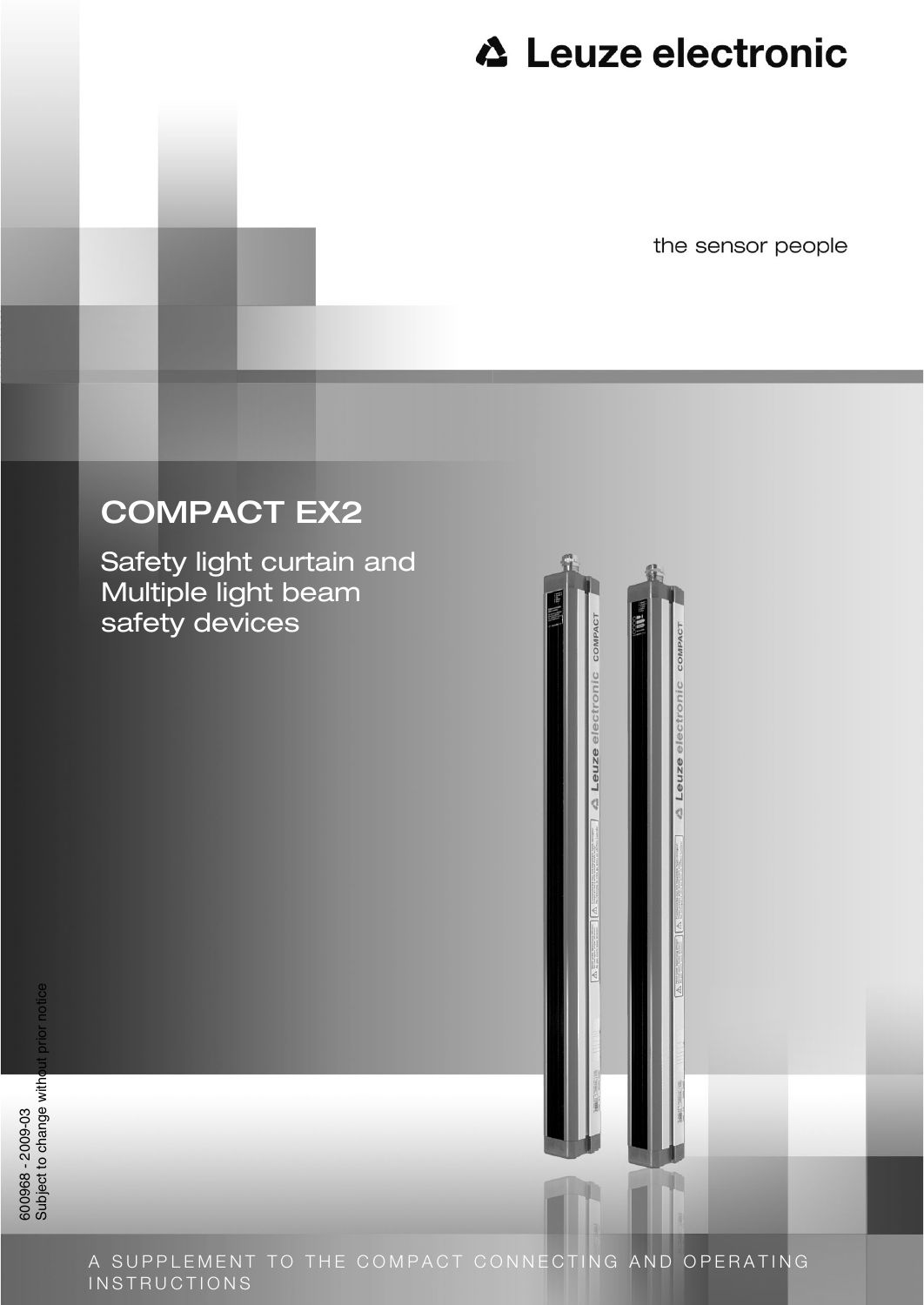#### **About this installation and operating instructions manual**

The general COMPACT Connecting and Operating Instructions are part of the scope of delivery and must be observed during commissioning, assembly, etc. The changes or additions that are relevant to use in explosion-hazard zones are essentially listed here.



All assembly, installation and commissioning work may only be done by specialist personnel qualified to do the job. It is imperative to observe the requirements of the COMPACT Connection and Operating Instructions as well as this addendum and, in particular, the installation standards EN 60079-14 for gases or EN 50281-1-2 for dust.

Notes regarding safety and warnings COMPACT EX2are marked by this symbol  $\sum$ .

Leuze electronic GmbH + Co. KG is not liable for damages caused by improper use. Knowledge of this manual is an element of proper use.

© Reprints and reproduction, including excerpts are permitted only with the express permission of

Leuze electronic GmbH + Co. KG Liebigstrasse 4 82256 Fuerstenfeldbruck / Germany Phone +49 8141 5350-0 Telefax +49 8141 5350-190 info@leuze.de www.leuze.com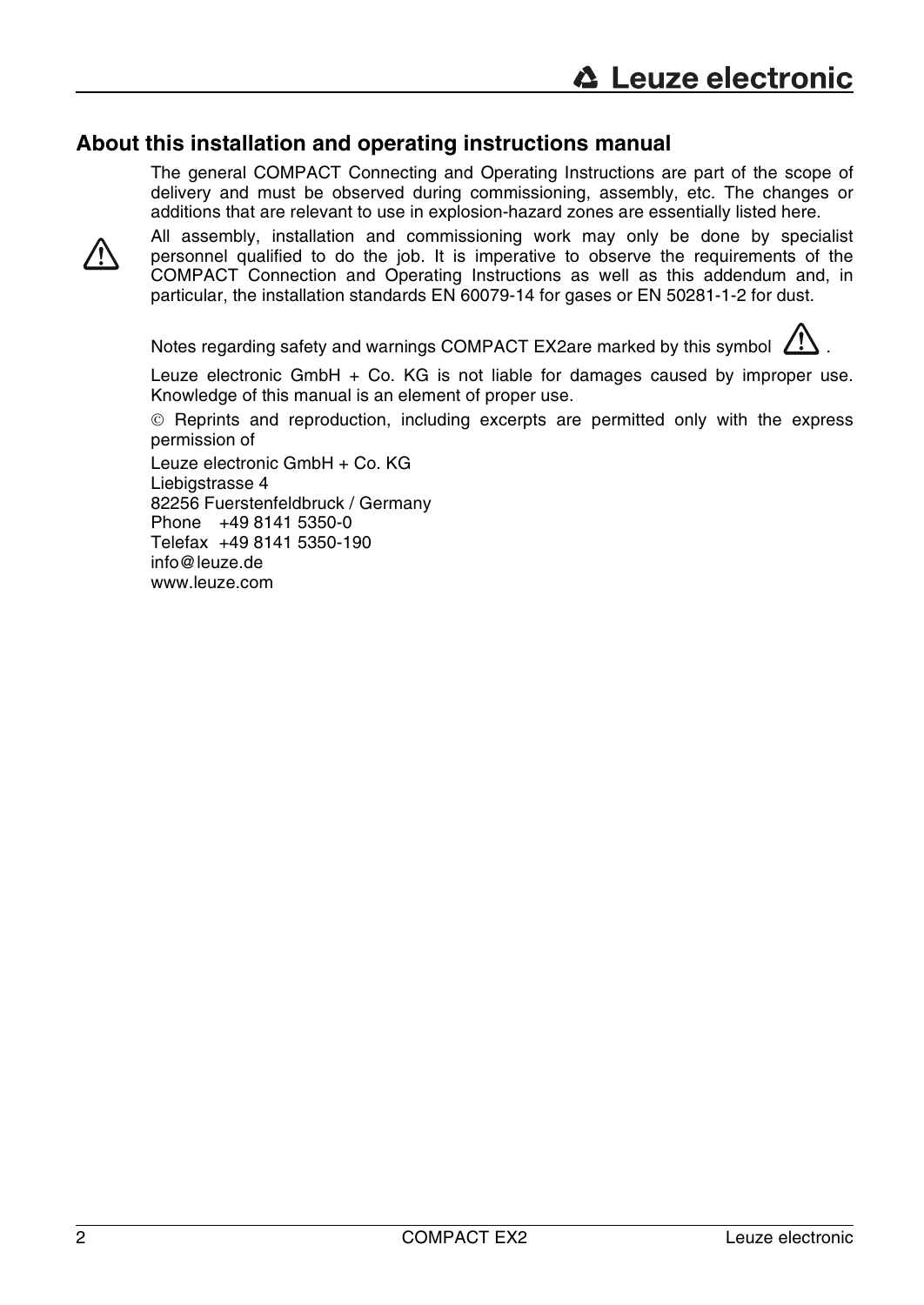# △ Leuze electronic

| $1 \quad$      |  |
|----------------|--|
|                |  |
| $\overline{2}$ |  |
|                |  |
| $\overline{4}$ |  |
| $5^{\circ}$    |  |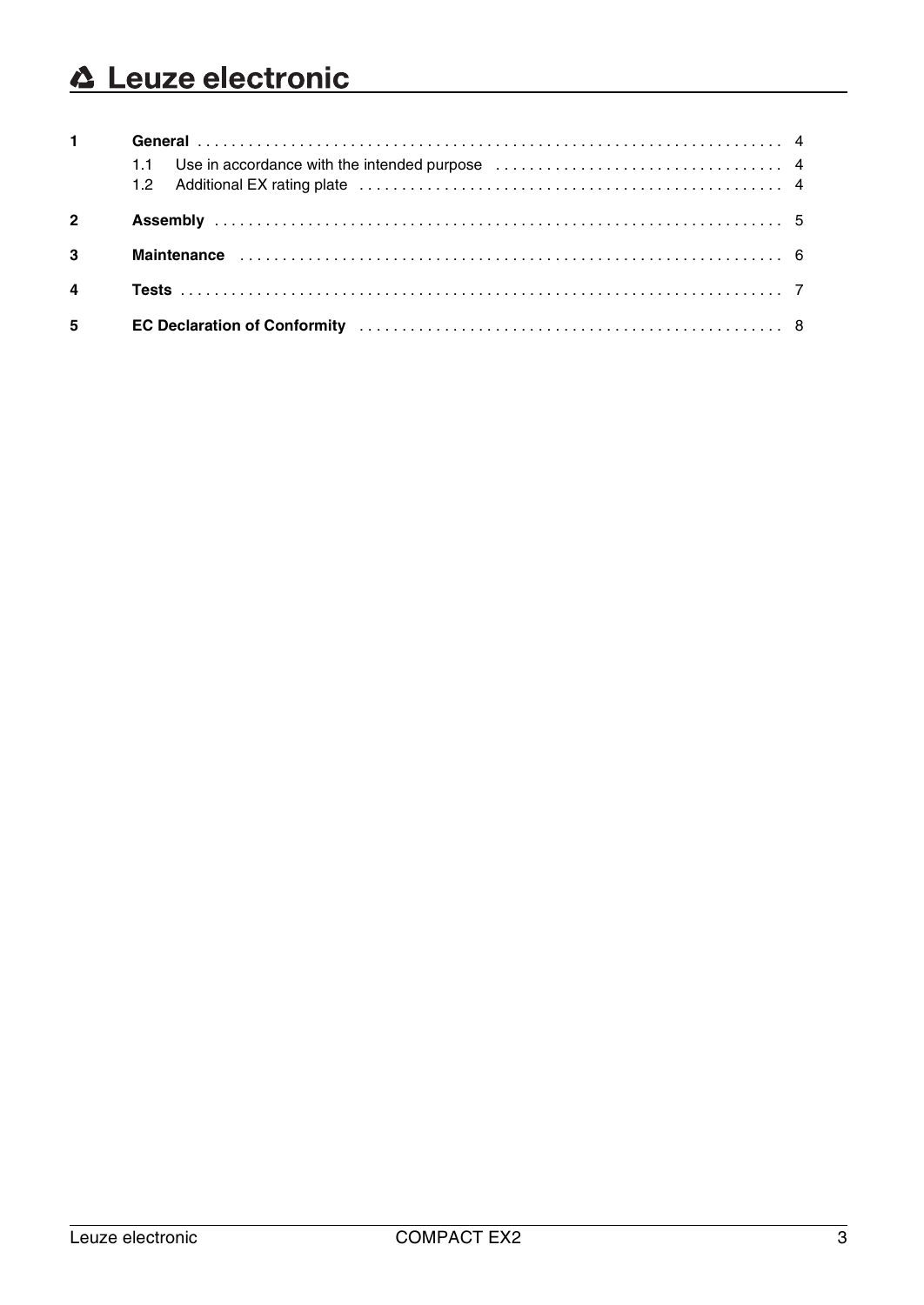### <span id="page-3-0"></span>**1 General**

The provisions of the 1999/92 EC Directive additionally apply to operation of the COMPACT EX2 in explosive atmospheres. In the European member states, these have been formulated in corresponding national laws, for example the operating safety law ("BetrSichG") in the Federal Republic of Germany.

#### <span id="page-3-1"></span>**1.1 Use in accordance with the intended purpose**

COMPACT EX2 was developed in conformity with the provisions of the EC Directive 94/9/ EC (ATEX Directive). It corresponds to device group II, Category 3 and is intended for use in explosive atmospheres belonging to Zone 2 (gases) in accordance with EN50021 and Zone 22 (dust) in accordance with EN 50281-1-1. Not allowed is the use in case of "conductive dust". The technical data stated below, as indicated on the rating plate, applies.

### <span id="page-3-2"></span>**1.2 Additional EX rating plate**

The rating plate shown here contains the data for use in explosive atmospheres and is affixed in addition to the standard rating plate. The IP degree of protection IP54, which deviates from the standard rating plate, would still apply if the transmitter and/or receiver were to be damaged by an impact, according to the requirements of EN 50014.

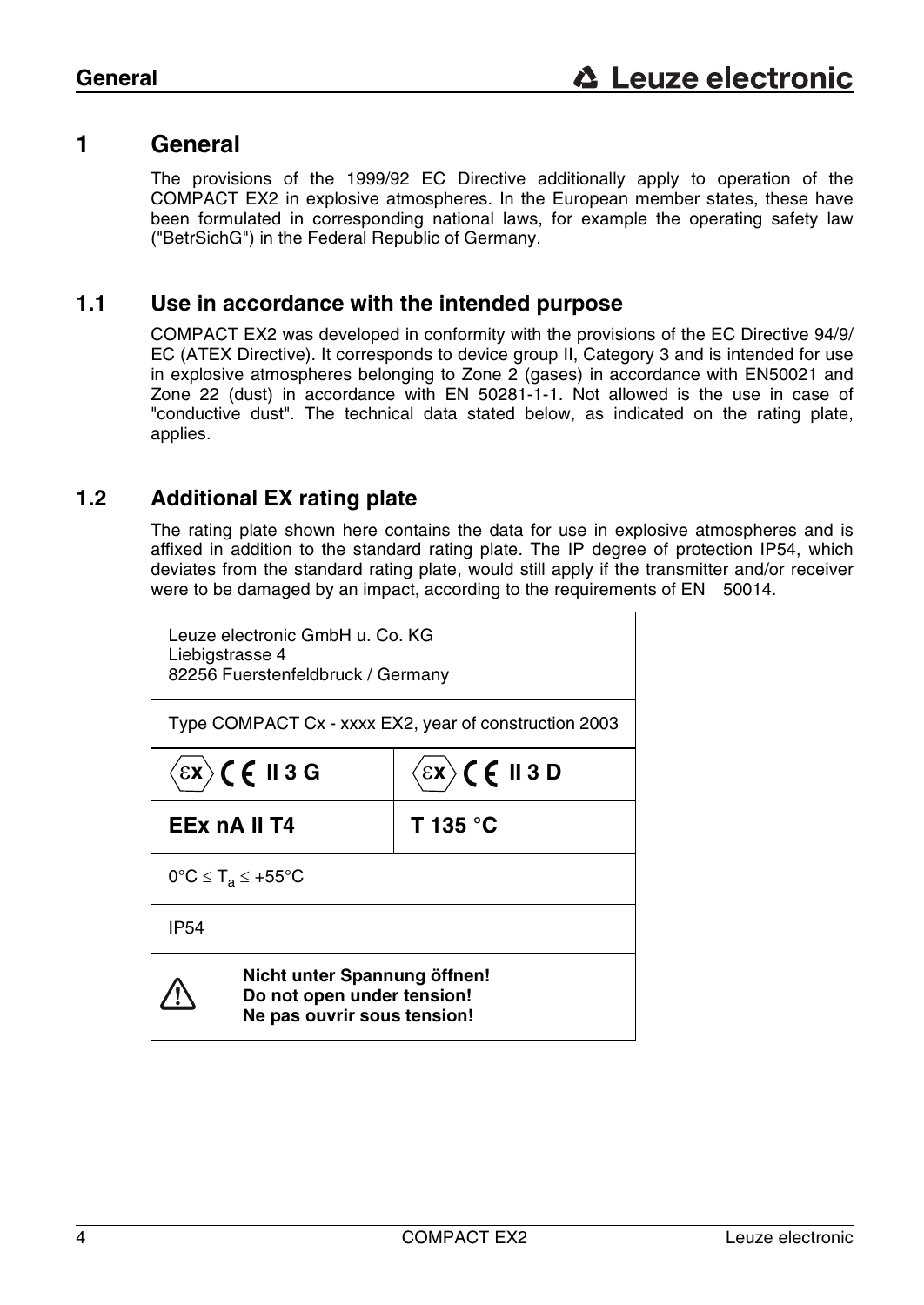# <span id="page-4-0"></span>**2 Assembly**

Assemble only during a process break. That is to say, the transmitter and the receiver must have been assembled completely in conformity with the operating instructions before the process can restart. Note that the Safety-Interface is not permitted for operation in explosive atmospheres and so it must only ever be placed outside the explosive atmospheres.

The PG cable screw is intended for cables with an external diameter of 8 to 11 mm; other cables should not be used. The cables must be laid in such a way that they are not at risk of damage.

The PG cable screw of the transmitter and the receiver must be carefully tightened in such a way that the strain relief device can withstand the following test:

When subjected to stress with a value representing the diameter of the cable in mm multiplied by 10, at the very least 100 N, the cable must not be pulled out of the PG further than 6 mm at most in the course of 6 hours.



#### *Warning!*

*Do not open when the power is on.*

Opening transmitter or receiver under a live tension may produce **sparks** and may lead to explosion of gases or dust in the explosive atmospheres! Therefore, the housings may only ever be opened after the power supply tension has been disconnected outside the Ex-zone and safeguarded against reconnection. Wait for at least 60 seconds after switching off.

When the devices are fitted, the "Do not open under tension" warning must be easily legible on the transmitter and receiver.

#### *Warning:*

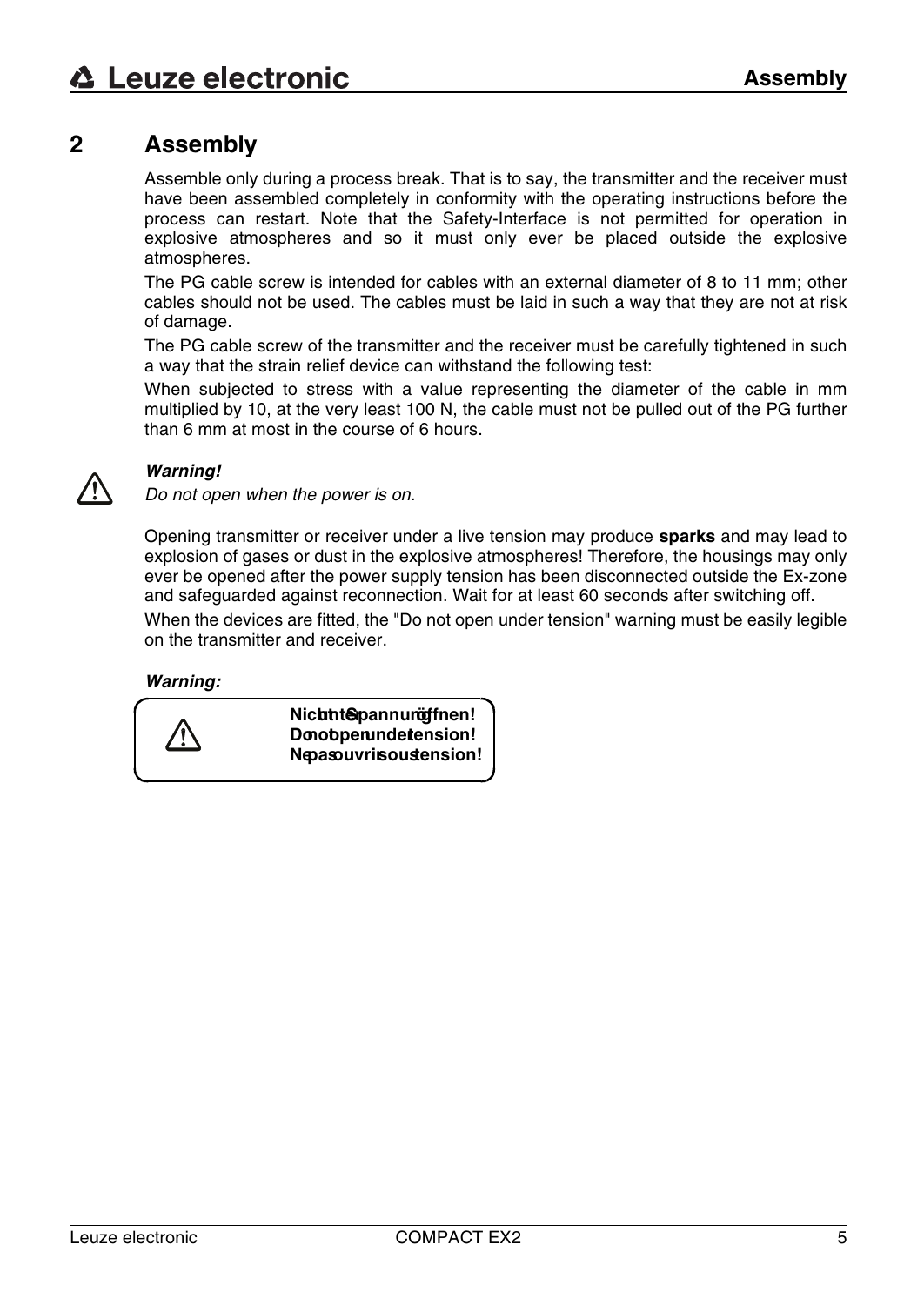# <span id="page-5-0"></span>**3 Maintenance**

COMPACT EX2 safety light curtains do not require any maintenance. If necessary, the front plates may be cleaned, but only using a damp cloth. Otherwise the range of the device might be reduced, or excessively thick dust deposits arise.

#### *Warning:*



**Frontscheibe nur mit feuchtem Tuch reinigen! Clean screen with moist cloth only! Ne nettoyez la vitre qu´ avec un chiffon humide!**

It is important to moisten cloths to prevent **electrostatic charging** of the front screens. This may cause explosive gases or dust to ignite!

When the device is assembled, the warning notice "Front plate should only be cleaned with a damp cloth" must be easily readable both on the transmitter and on the receiver.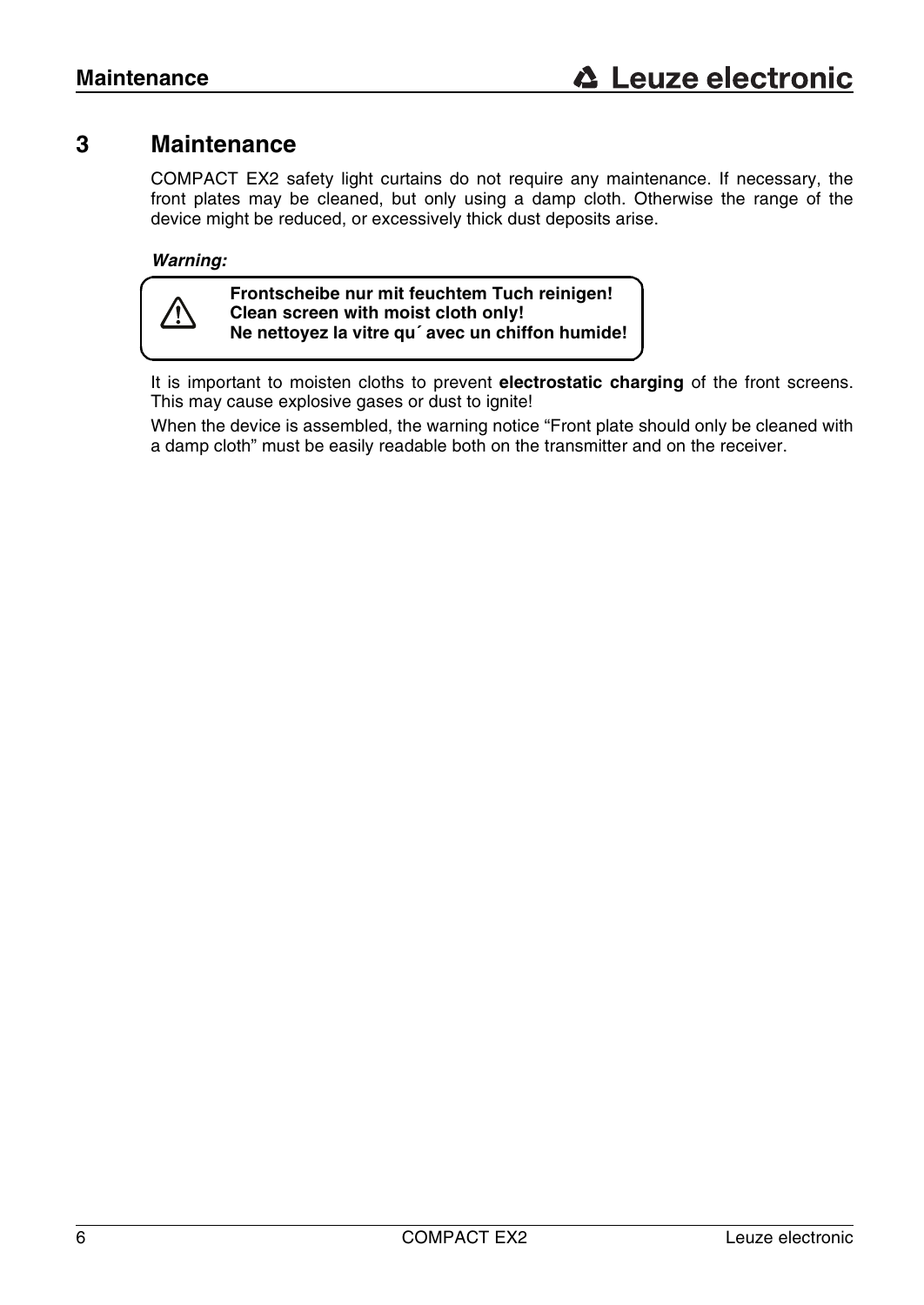# <span id="page-6-0"></span>**4 Tests**

You should regularly carry out a visual inspection of the connections and the cables, but without touching them.



#### *Warning!*

*f in the course of the inspection you discover damage to the equipment or to the cables, do not touch the damaged components! Instead, all persons present should immediately leave the hazardous area, and the mains voltage should be switched off (outside the hazardous area), steps being taken to ensure that it cannot be switched on again. A break in process is needed before dismantling the equipment and investigating the fault outside the hazardous area, so that there is no danger of an explosion taking place.* 

If necessary, contact our hotline.